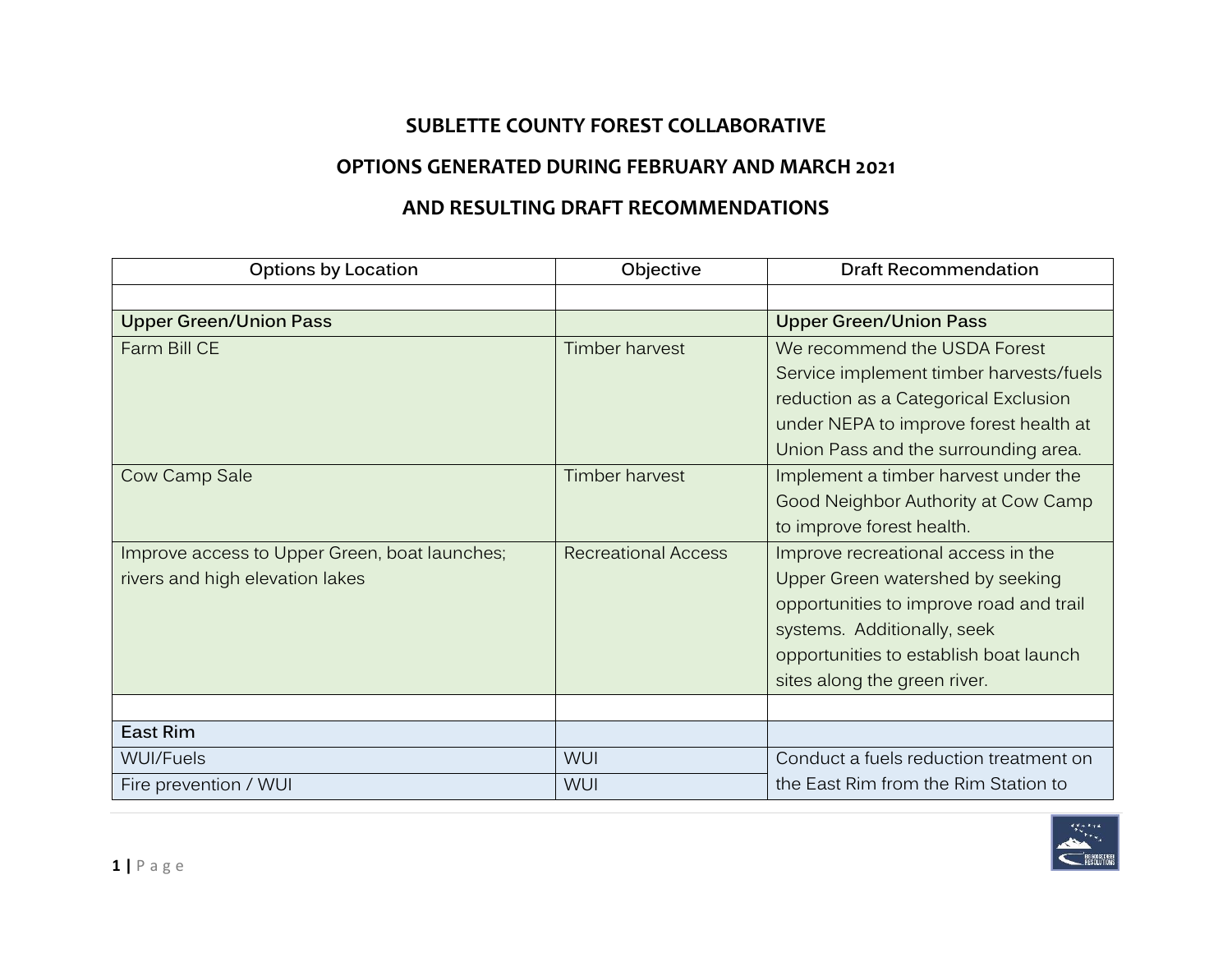|                                                   |                            | Kendall Valley to achieve fuels<br>mitigation and forest health in identified |
|---------------------------------------------------|----------------------------|-------------------------------------------------------------------------------|
|                                                   |                            | WUI areas.                                                                    |
| Trails for recreation and grazers                 | Access                     | Maintain and improve trails for                                               |
|                                                   |                            | recreational and grazing purposes to                                          |
|                                                   |                            | reduce erosion and increase longevity of                                      |
|                                                   |                            | trails.                                                                       |
|                                                   |                            |                                                                               |
| <b>Blowdown</b>                                   |                            |                                                                               |
| <b>Trails Clearing</b>                            | <b>Access</b>              | Address impacts related to the                                                |
| <b>Roads Clearing</b>                             | <b>Access</b>              | blowdown on trails and roads.                                                 |
| Trail opening - 2021 -                            | <b>Recreational Access</b> |                                                                               |
| Chainsaws to reduce impact                        | <b>Access</b>              | Recommend the USDA Forest Service                                             |
|                                                   |                            | enable the use of chainsaws where                                             |
|                                                   |                            | appropriate to clear trails in Wilderness                                     |
|                                                   |                            | in the Blowdown area.                                                         |
| Chainsaws in wilderness to maximize efficiency    | <b>Access</b>              |                                                                               |
| Chainsaws in wilderness - Regional Forester can   | <b>Access</b>              |                                                                               |
| assist with this issue.                           |                            |                                                                               |
| USFS Concentration on system trails VS non-system | <b>Recreational Access</b> |                                                                               |
| trails - balance                                  |                            |                                                                               |
| Use trails as fuel breaks                         |                            |                                                                               |
| Fuels reduction - long term                       | <b>WUI</b>                 | Conduct a fuels reduction treatment in                                        |
|                                                   |                            | the Blowdown area where appropriate                                           |
|                                                   |                            | to achieve fuels mitigation and forest                                        |
|                                                   |                            | health in areas with heavy fuel loading.                                      |

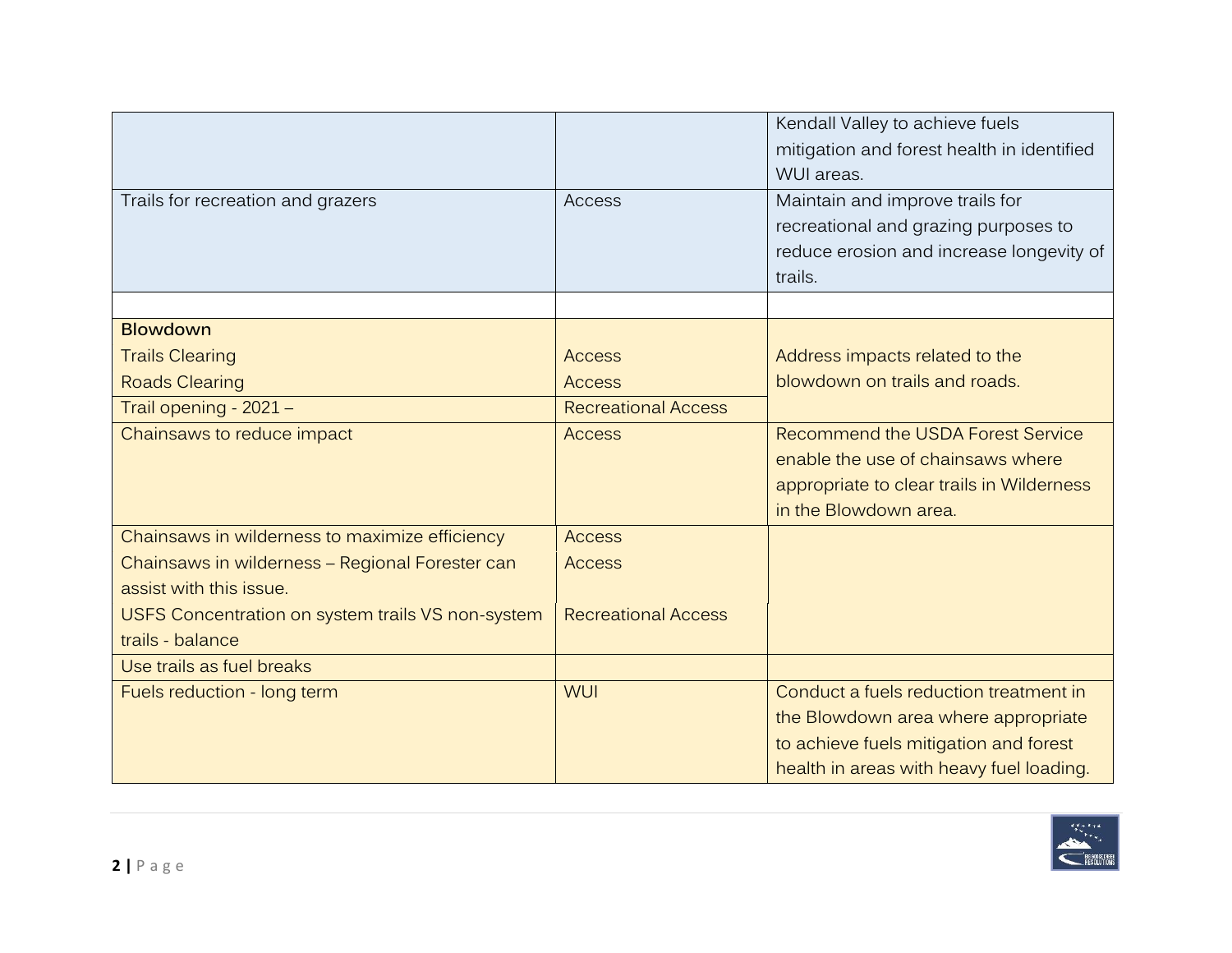| Possible timber sales associated with blowdown      | <b>Timber harvest</b>   | Use mechanical timber harvesting to        |
|-----------------------------------------------------|-------------------------|--------------------------------------------|
| salvage                                             |                         | salvage blowdown trees to recover          |
|                                                     |                         | economic and resource benefits and         |
|                                                     |                         | reduce fuels in Blowdown areas.            |
| Grazer permit trails                                | <b>Access</b>           | <b>Recommend the USDA Forest Service</b>   |
|                                                     |                         | coordinate and collaborate with            |
|                                                     |                         | partners to clear trails to improve access |
|                                                     |                         | for grazing permittees and outfitters.     |
| <b>Boundary Fence issues</b>                        | <b>Grazing Fencing</b>  | Need help to repair and replace fencing    |
|                                                     |                         | where necessary in the Blowdown area.      |
| Invasive Species Issues caused by disturbance or    | Invasive spp.           | Ensure funding to be able to monitor,      |
| equipment                                           |                         | prevent and treat invasive species post    |
| Adding weed prevention and monitoring               | Invasive spp.           | blowdown clearing and other                |
| Reserving treatments funds                          | Invasive spp.           | operations.                                |
|                                                     |                         |                                            |
| <b>Opportunities in Previously Burned areas.</b>    |                         |                                            |
| Logging treatments- if there is enough timber sales | <b>Timber harvest</b>   | Use contracting methods for                |
| and is profitable in size, timber sale improvement  |                         | mechanical treatments that generate        |
| funds can help to fund recreation efforts.          |                         | funds for other resource benefits.         |
| Pursue industry options like in Evanston; firewood  | <b>Timber harvest</b>   |                                            |
| processing plant (or other).                        |                         |                                            |
| Salvage projects                                    | <b>Timber harvest</b>   |                                            |
| Overlap to address wildlife values                  | <b>Wildlife Habitat</b> | When planning projects in these areas,     |
|                                                     |                         | seek opportunities to improve terrestrial  |
|                                                     |                         | and aquatic habitat by addressing          |
|                                                     |                         |                                            |
|                                                     |                         | management options outlined in the         |

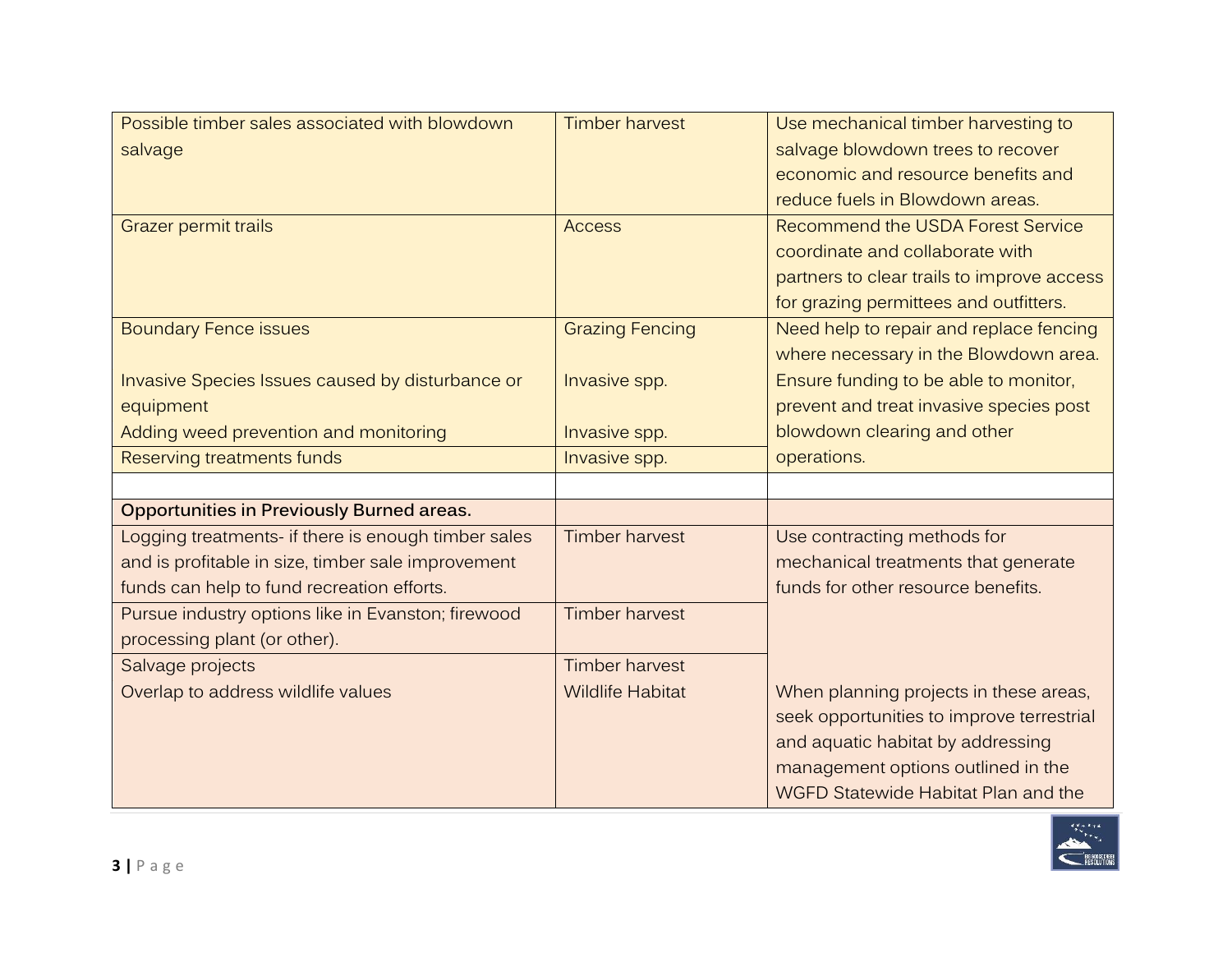|                                        |                | Wyoming Range Mule Deer Habitat         |
|----------------------------------------|----------------|-----------------------------------------|
|                                        |                | Plan.                                   |
|                                        |                |                                         |
| <b>Muddy Ridge</b>                     |                |                                         |
| <b>Bridge Replacement</b>              | Access         | Replace Big Sandy bridge on state trust |
|                                        |                | lands and improve roads on Muddy        |
|                                        |                | Ridge.                                  |
| Muddy Ridge Bridge and Roads           | Access         |                                         |
| Pre-identified sales and potential GNA | Timber harvest | Conduct cross boundary forest           |
|                                        |                | treatments through timber harvested     |
|                                        |                | fuels mitigation using Good Neighbor    |
|                                        |                | Authority                               |
|                                        |                |                                         |
| <b>Big Sandy Opening</b>               |                |                                         |
| Temple Summer Homes                    | <b>WUI</b>     | Conduct a vegetation treatment around   |
| <b>Big Sandy Lodge</b>                 | WUI            | Temple Summer Homes and Big Sandy       |
|                                        |                | Lodge to reduce fuels.                  |
| Potential Salvage                      | Timber harvest | Use mechanical treatments to improve    |
|                                        |                | forest health.                          |
| <b>Bridge</b>                          | Access         | Widen and improve the Big Sandy         |
| Road                                   | Access         | Opening Road and improve bridges to     |
|                                        |                | allow large trucks and visitors.        |
| Trailhead and Parking area             | Access         | Improve conditions at the Big Sandy     |
|                                        |                | Trailhead and Parking Area to reduce    |
|                                        |                | congestion and accommodate visitors.    |
|                                        |                |                                         |
| <b>Invasive Species</b>                |                |                                         |

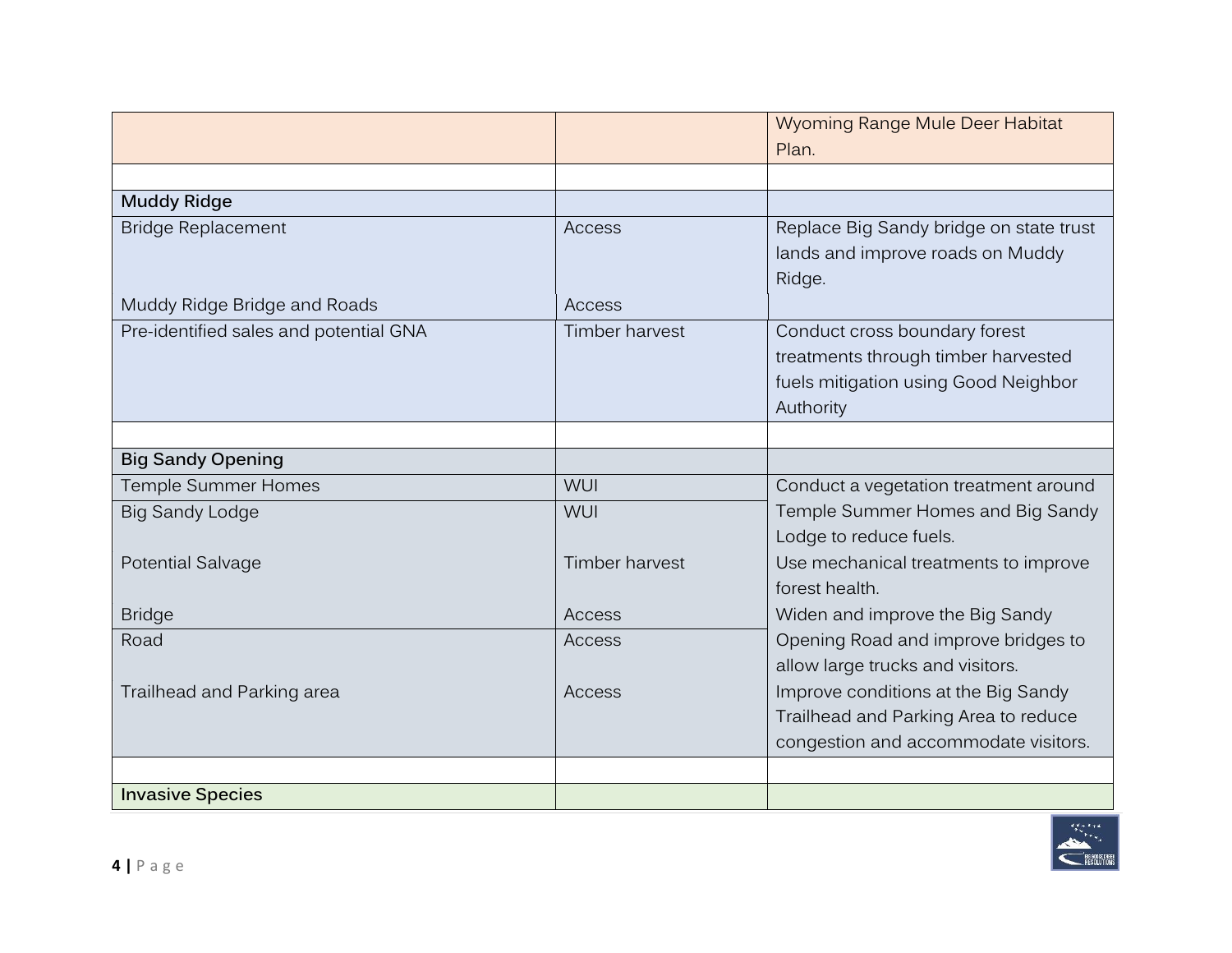| Wilderness                                           | <b>Invasive Species</b> | $\overline{?}$                                                                                                                                                                                                                                                                                                                                                                                                                                                                                                                                                                                                                       |
|------------------------------------------------------|-------------------------|--------------------------------------------------------------------------------------------------------------------------------------------------------------------------------------------------------------------------------------------------------------------------------------------------------------------------------------------------------------------------------------------------------------------------------------------------------------------------------------------------------------------------------------------------------------------------------------------------------------------------------------|
| <b>WSA EA</b>                                        | <b>Invasive Species</b> | Develop an Environmental Assessment<br>for the (name) Wilderness Study<br>Area in order to reduce (invasive spp.).                                                                                                                                                                                                                                                                                                                                                                                                                                                                                                                   |
| Continued funding for maintenance                    | <b>Invasive Species</b> | $\tilde{?}$                                                                                                                                                                                                                                                                                                                                                                                                                                                                                                                                                                                                                          |
|                                                      |                         |                                                                                                                                                                                                                                                                                                                                                                                                                                                                                                                                                                                                                                      |
| <b>Various</b>                                       |                         |                                                                                                                                                                                                                                                                                                                                                                                                                                                                                                                                                                                                                                      |
| Improve native winter range habitat for elk.         | <b>Wildlife Habitat</b> | Seek opportunities to improve native<br>winter range habitat for elk, particularly<br>in areas that are associated with FGs.                                                                                                                                                                                                                                                                                                                                                                                                                                                                                                         |
| <b>Overall Wildlife Habitat</b>                      | <b>Wildlife Habitat</b> | Consider wildlife values and implement<br>restoration techniques in conjunction with<br>additional projects types when possible (Fuels<br>reduction, timber harvests, etc.) to improve<br>terrestrial and aquatic habitat in crucial and<br>restoration areas as described in the WGFD<br>Statewide Habitat Plan.                                                                                                                                                                                                                                                                                                                    |
| Wildlife Habitat Restoration (Terrestrial & Aquatic) | <b>Wildlife Habitat</b> | Seek opportunities to restore/improve habitat for<br>wildlife, including both aquatic and terrestrial<br>species. Options may include a variety of<br>treatment scenarios that best fit project objectives<br>with priority given to mechanical and/or prescribed<br>fire in late successional aspen and mixed mountain<br>shrub communities. Treatments to benefit aquatic<br>systems may include, but not limited to, stream<br>restoration, installment of BDAs, riparian<br>vegetation enhancements (such as willow<br>plantings), etc.<br>In areas of the Upper Green, there are<br>migration bottlenecks for pronghorn created |

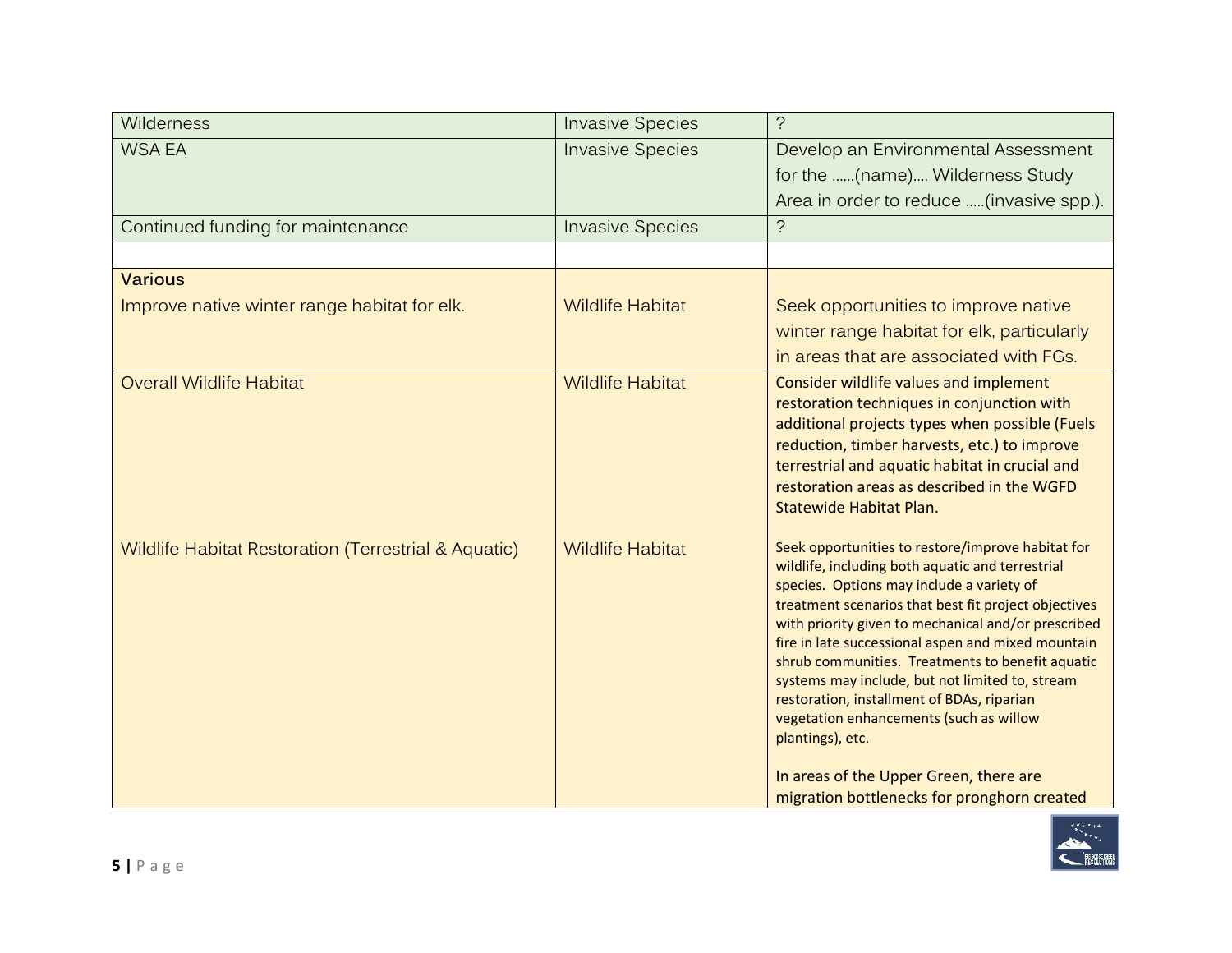|                                                    |                            | by encroachment of conifers - mechanical<br>treatments to open these areas would be |
|----------------------------------------------------|----------------------------|-------------------------------------------------------------------------------------|
|                                                    |                            | beneficial.                                                                         |
| Elk Feedgrounds - need for enhanced access         | <b>Recreational Access</b> | Improve winter native range for elk.                                                |
| hunters, anglers and winter range for elk          |                            | Seek opportunities to improve winter                                                |
|                                                    |                            | range areas associated with elk                                                     |
|                                                    |                            | feedgrounds. See Troy's additional                                                  |
|                                                    |                            | language.                                                                           |
| Timber Mgmt - roadway corridors, egress corridors, | <b>Timber Management</b>   | Part of the strategy below?                                                         |
| migration corridors, weed mgmt.                    |                            |                                                                                     |
| CWPP - important lever in the County unified       | <b>CWPP</b>                | Recommend the County pursue sources                                                 |
| support                                            |                            | of funding as means to update the                                                   |
| Collaborative provide seed money to push the       | <b>CWPP</b>                | CWPP.                                                                               |
| <b>CWPP</b> forward?                               |                            |                                                                                     |
|                                                    |                            |                                                                                     |
| <b>Sublette County Long Term Strategy</b>          |                            |                                                                                     |
|                                                    |                            | Add Recommendation regarding a 10-                                                  |
|                                                    |                            | year strategy.                                                                      |
|                                                    |                            | Add recommendation to open things up                                                |
|                                                    |                            | e.g. around trails and roads outside                                                |
|                                                    |                            | Wilderness to create effective fuel                                                 |
|                                                    |                            | breaks.                                                                             |
|                                                    |                            |                                                                                     |
|                                                    |                            | List is not finite.                                                                 |
| Strategic and tactical plan to deal with the       | Comprehensive              | Recommend the Collaborative support                                                 |
| blowdown.                                          | Strategy                   | creation of a long-term forest                                                      |
|                                                    |                            | management strategy for the benefit of                                              |